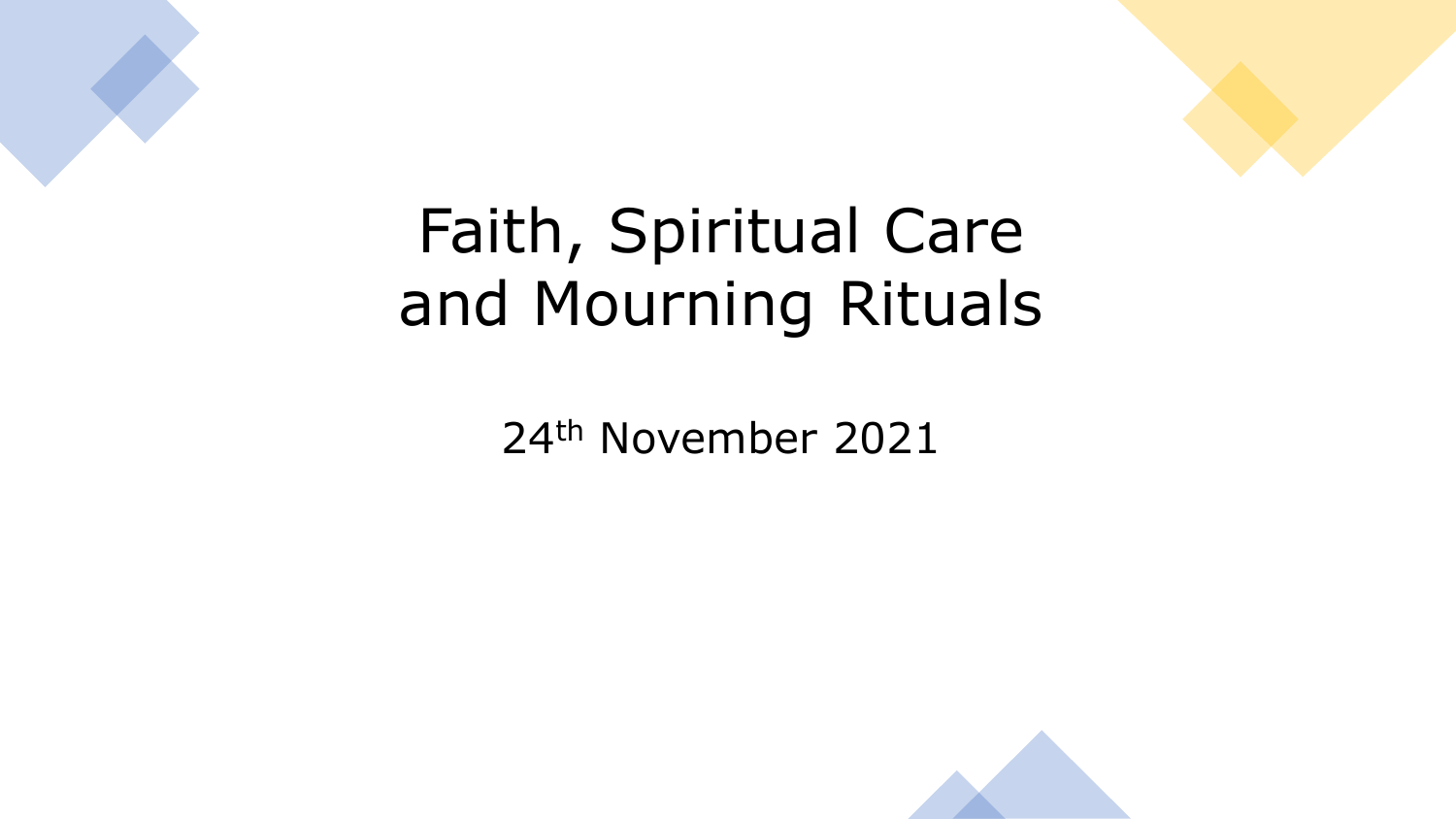

#### Poll 1:

## What kind of setting do you work in?

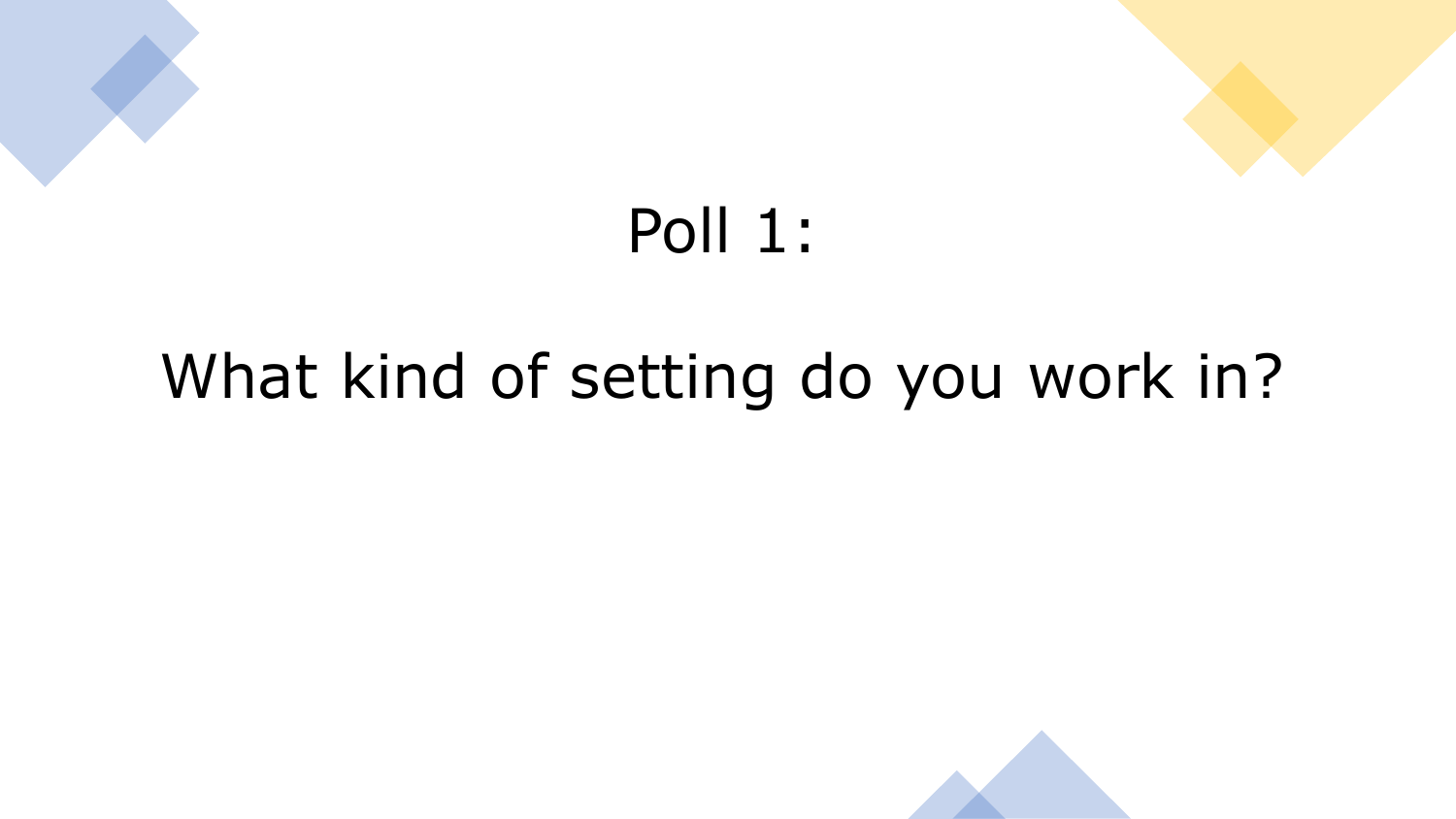Health is not just the absence of disease, it is a state of physical, psychological, social and spiritual well-being.

World Health Organisation, Precis of discussion, 1948

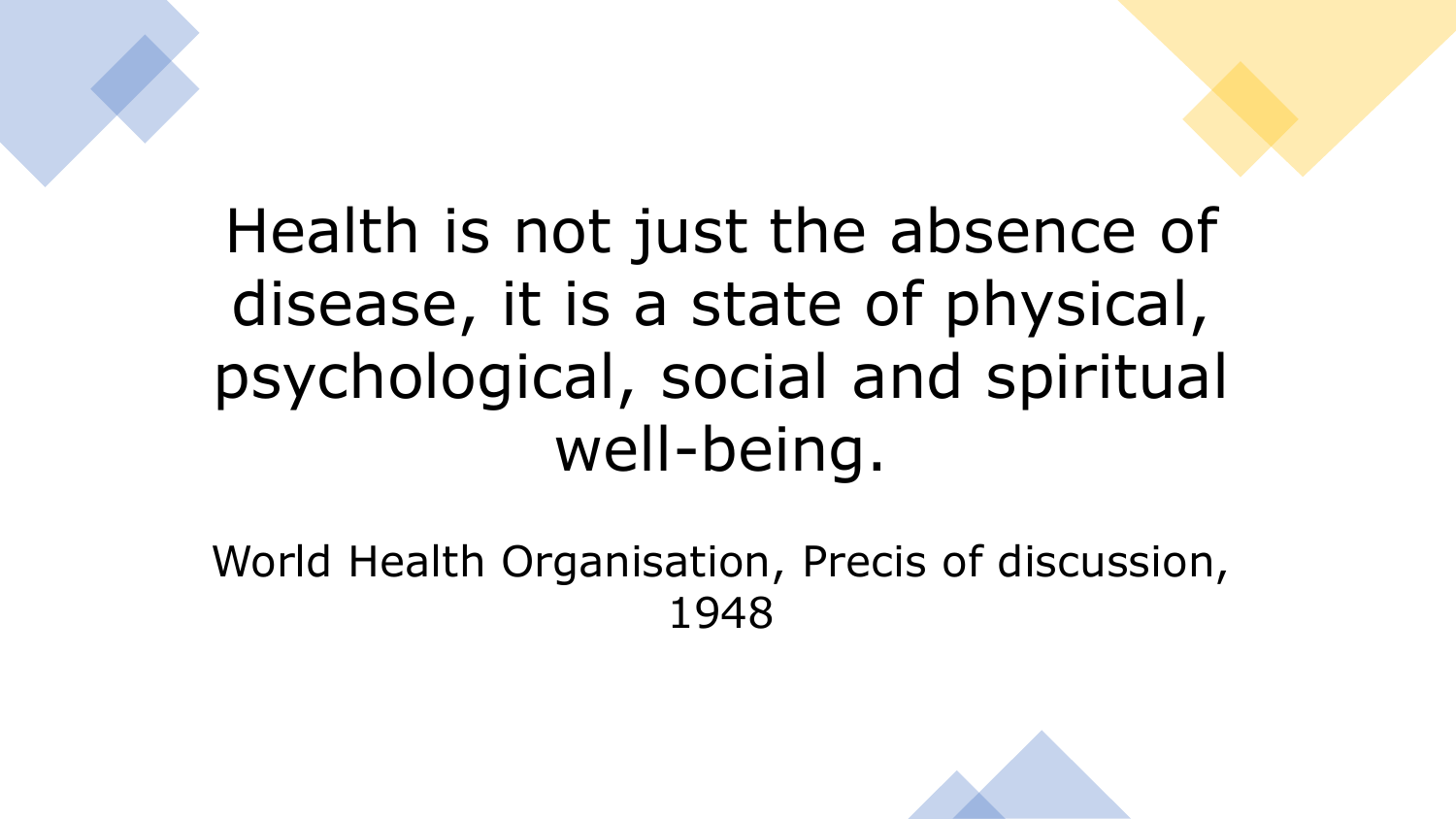Death offers the dying and their loved ones opportunities for deeply meaningful and transformative experiences by creating sacred space for the dying.

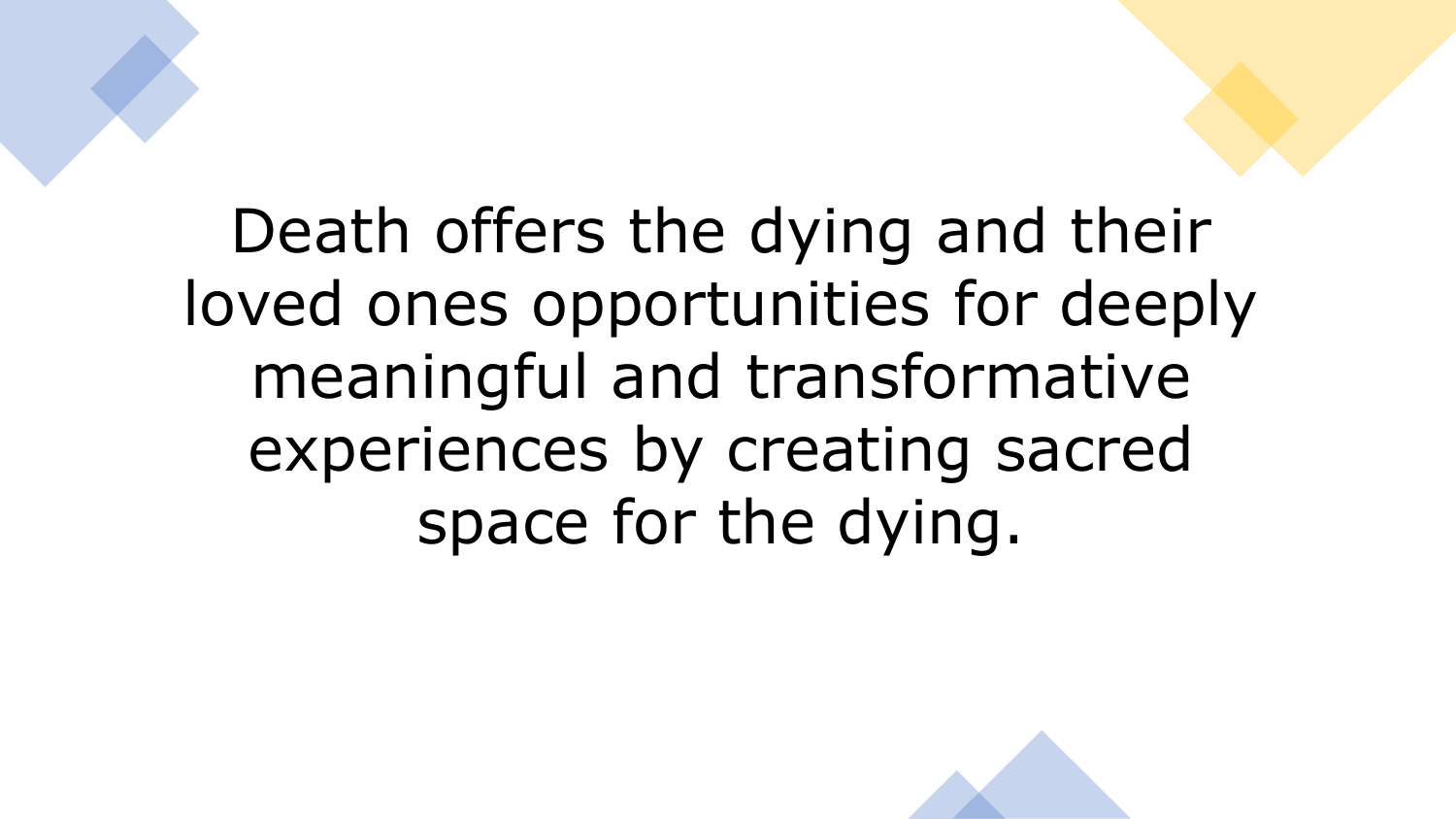# Print Resources available on TURAS

#### Spiritual Care Matters: An introductory resource

[https://learn.nes.nhs.scot/48983/person-centred-care-zone/spiritual](https://learn.nes.nhs.scot/48983/person-centred-care-zone/spiritual-care-and-healthcare-chaplaincy/resources/spiritual-care-matters)care-and-healthcare-chaplaincy/resources/spiritual-care-matters

#### Spiritual Care: A multifaith resource

https://learn.nes.nhs.scot/50422/person-centred-care-zone/spiritual[care-and-healthcare-chaplaincy/resources/multi-faith-resource-for](https://learn.nes.nhs.scot/50422/person-centred-care-zone/spiritual-care-and-healthcare-chaplaincy/resources/multi-faith-resource-for-healthcare-staff)healthcare-staff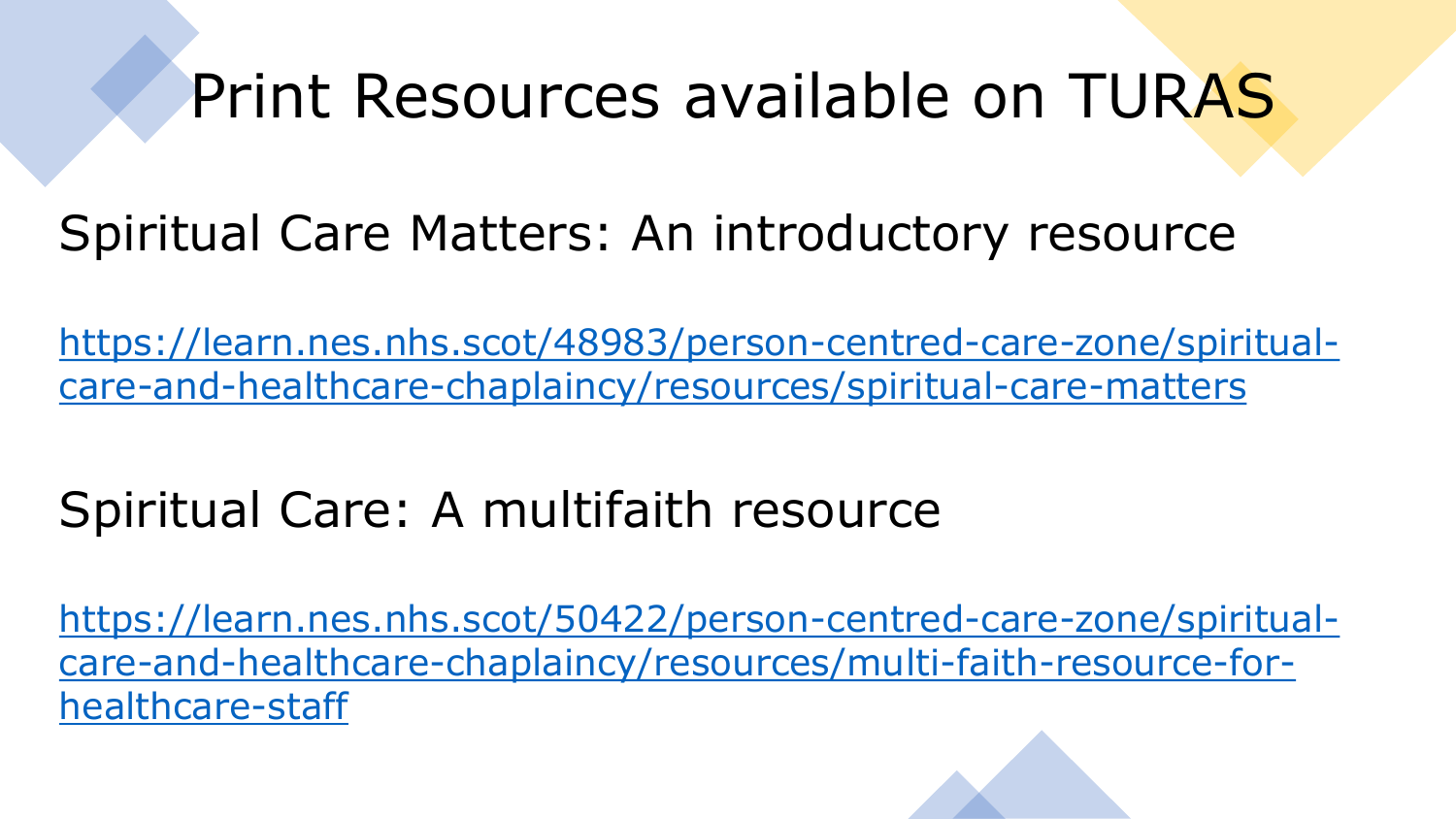Spiritual Care Teams

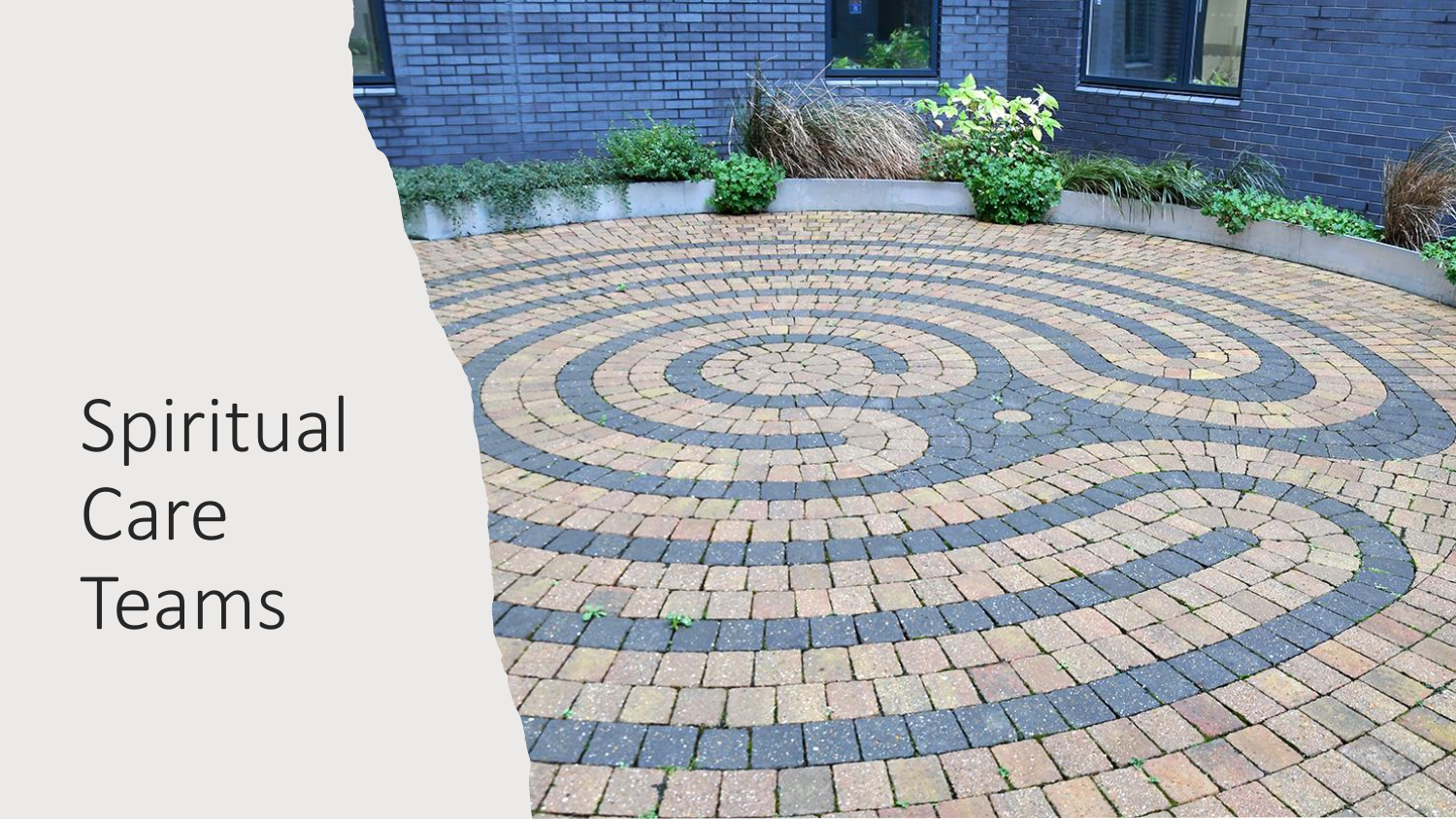

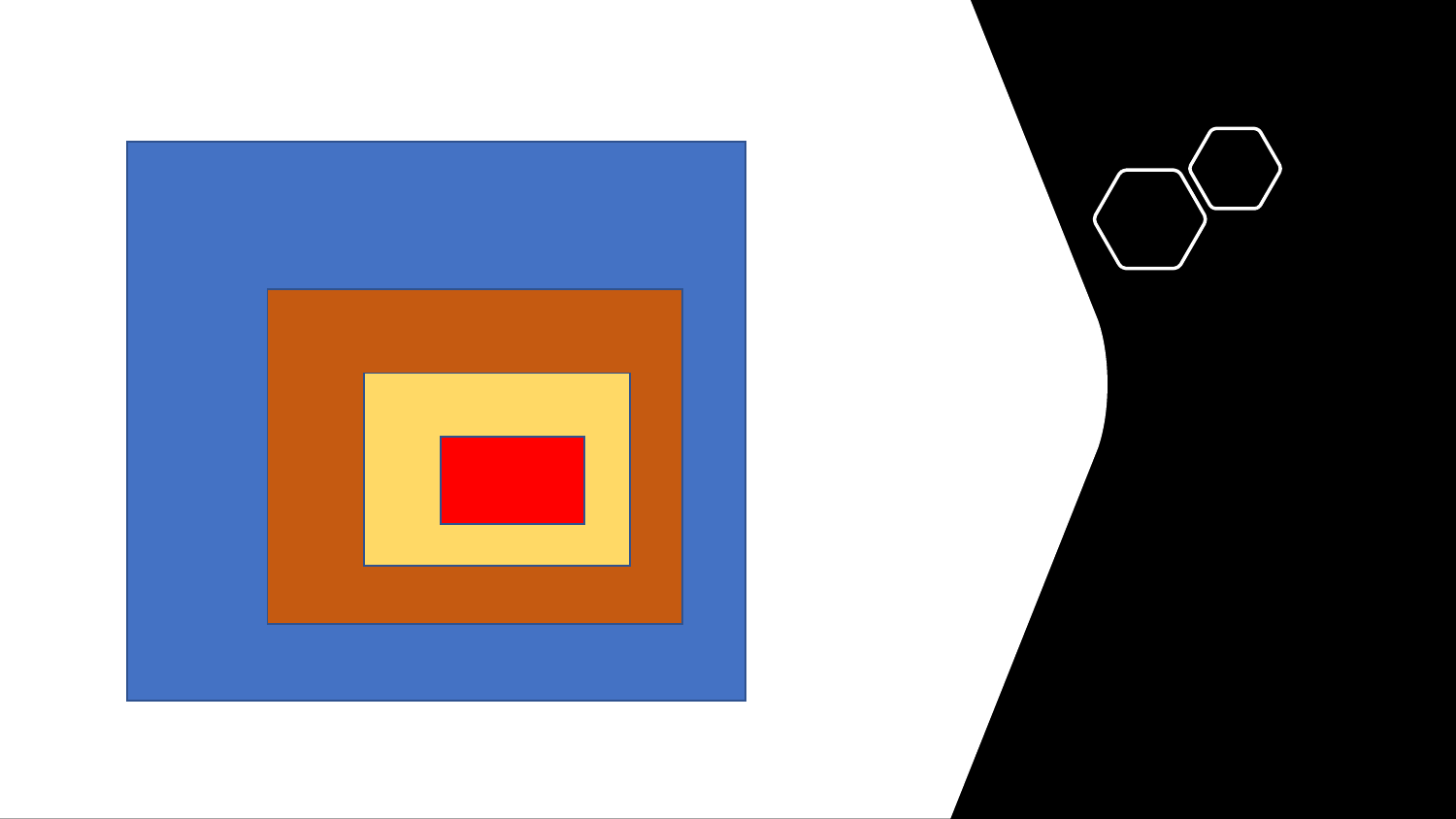# Poll 2:

## What was the largest faith & belief group in the 2011 Census in Scotland?

- a) Roman Catholic
- b) Muslim
- c) Buddhist
- d) Church of Scotland
- e) No religion

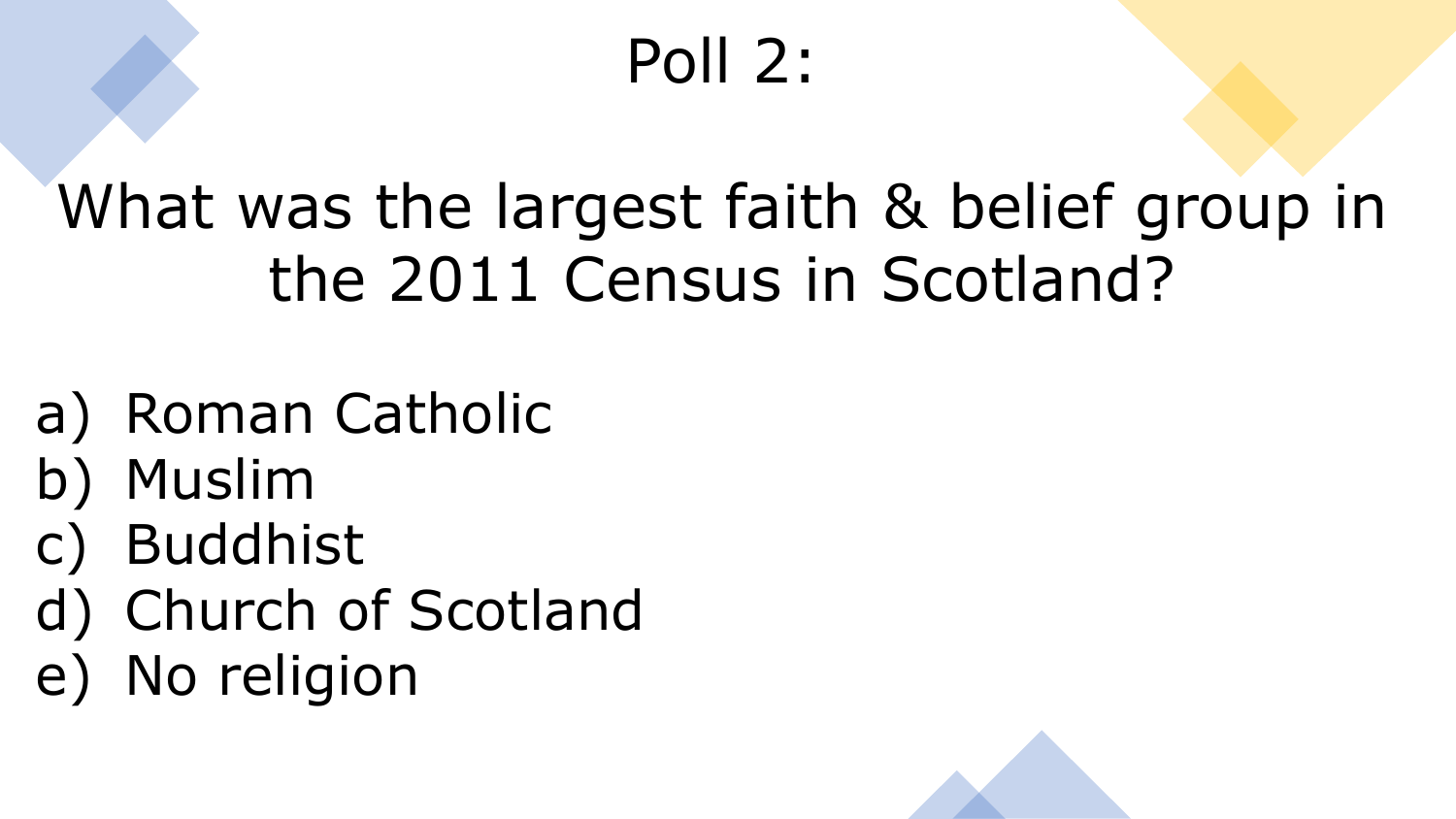# Poll 3:

## 32% claimed membership of the Church of Scotland in 2011 Census - what % were actual members?

- a) 32%
- b) 24%
- c) 16%
- $8%$
- e)  $4\%$

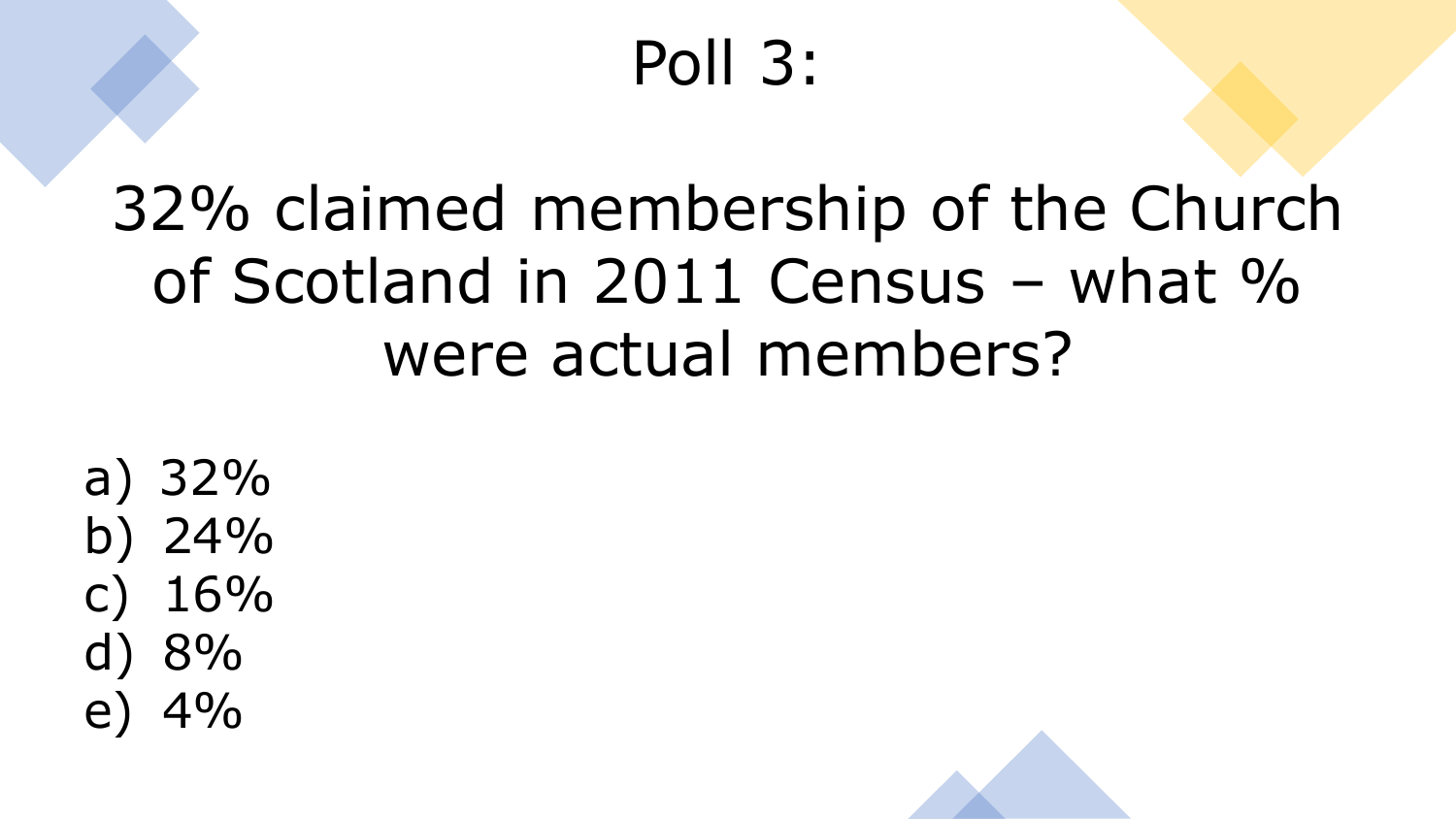## Poll 4:

## What is the fastest growing faith/belief group in Scotland?

- a) Roman Catholic
- b) Neo-Pagan / Earth Spirituality
- c) Muslim
- d) Humanist
- e) Buddhist

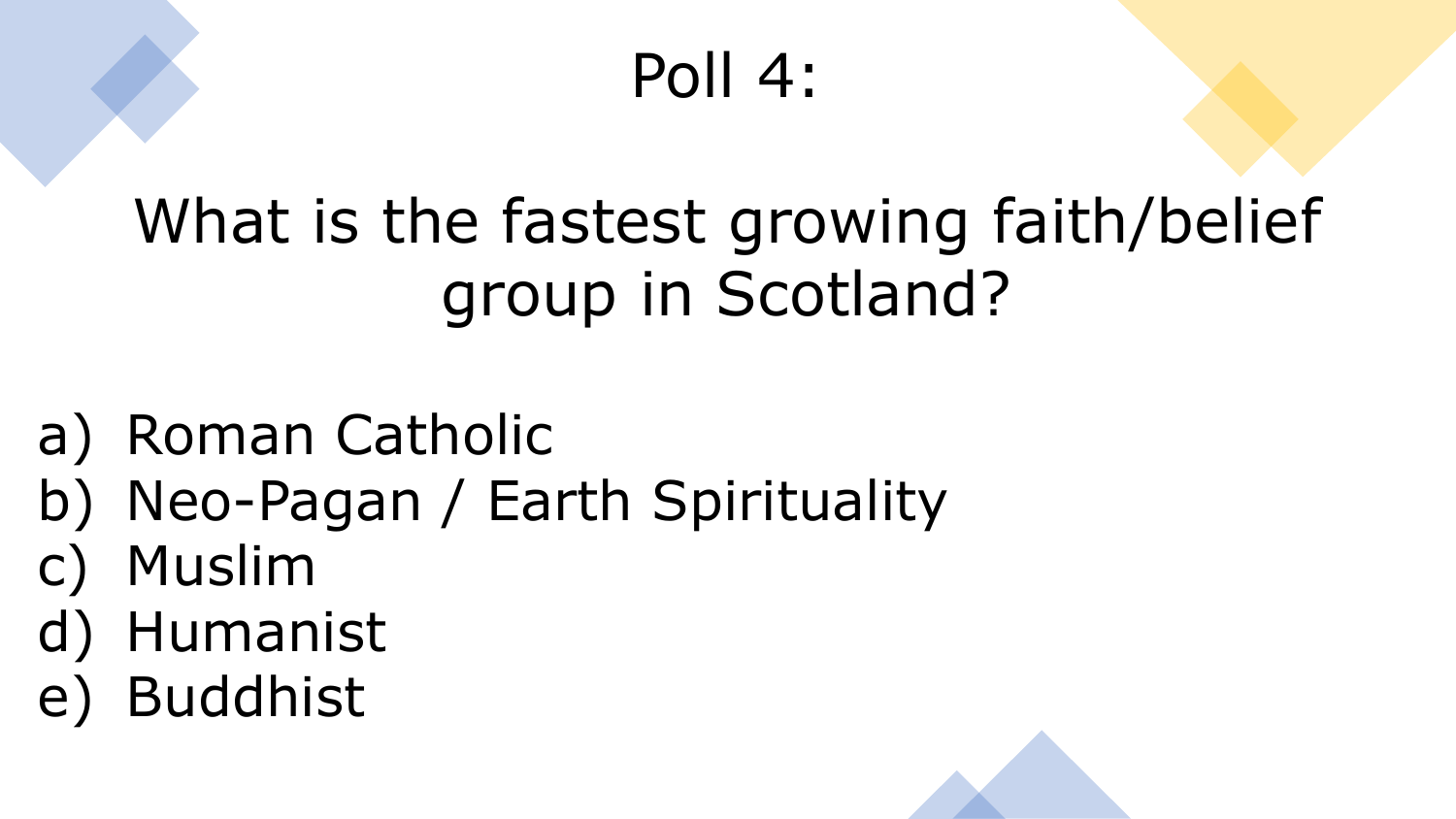Many people have values and beliefs, but they do not find it easy to say exactly where they belong. No longer convinced by the religious absolutes of childhood they hanker for something, a working belief, with which to engage life.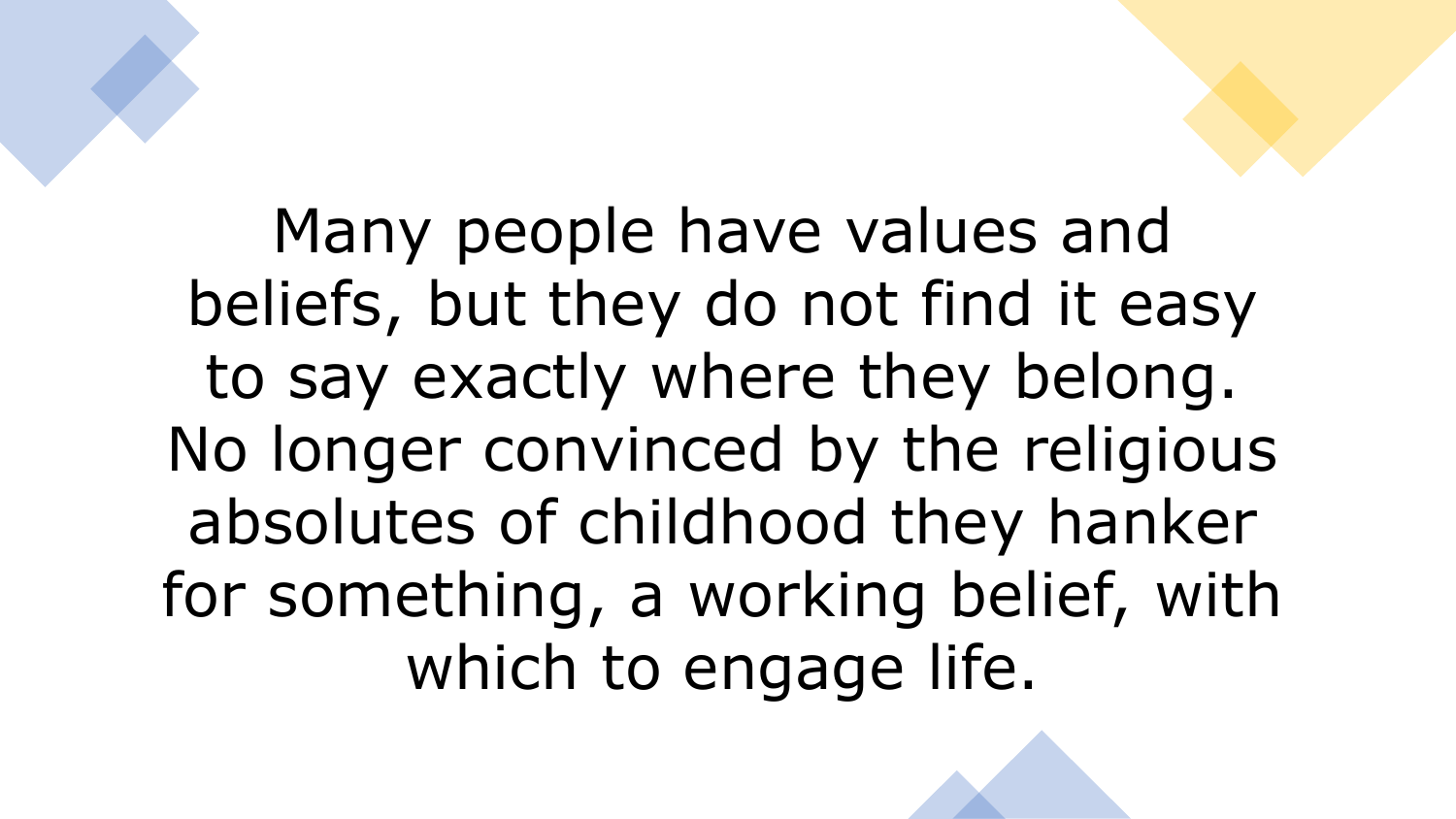## BUT …far more than just faith and belief factors which impact on how someone approaches death or a family mourns….

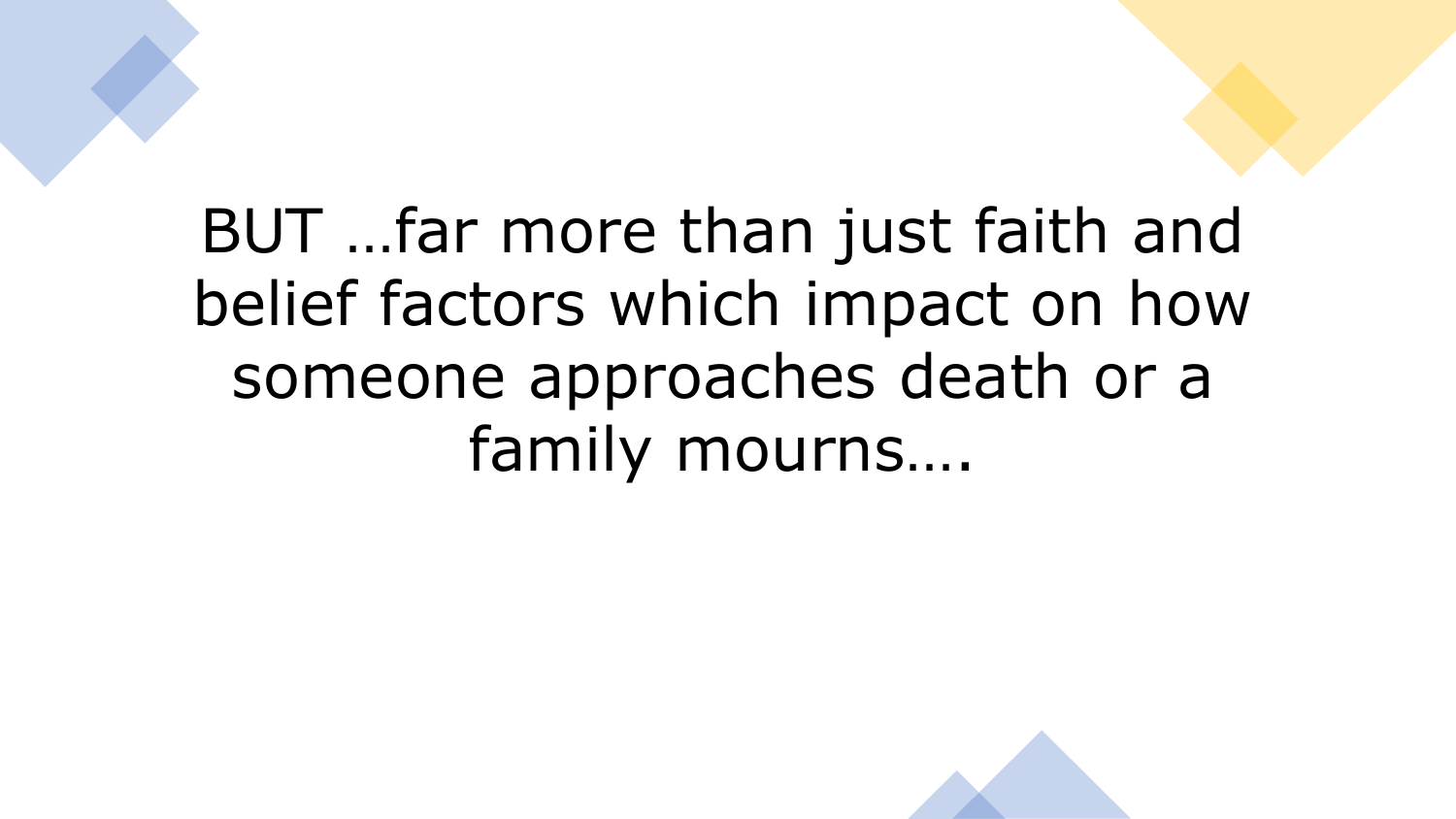

### Poll 5:

As well as faith, what other factors do you think might affect or influence the death and mourning customs and actions of people?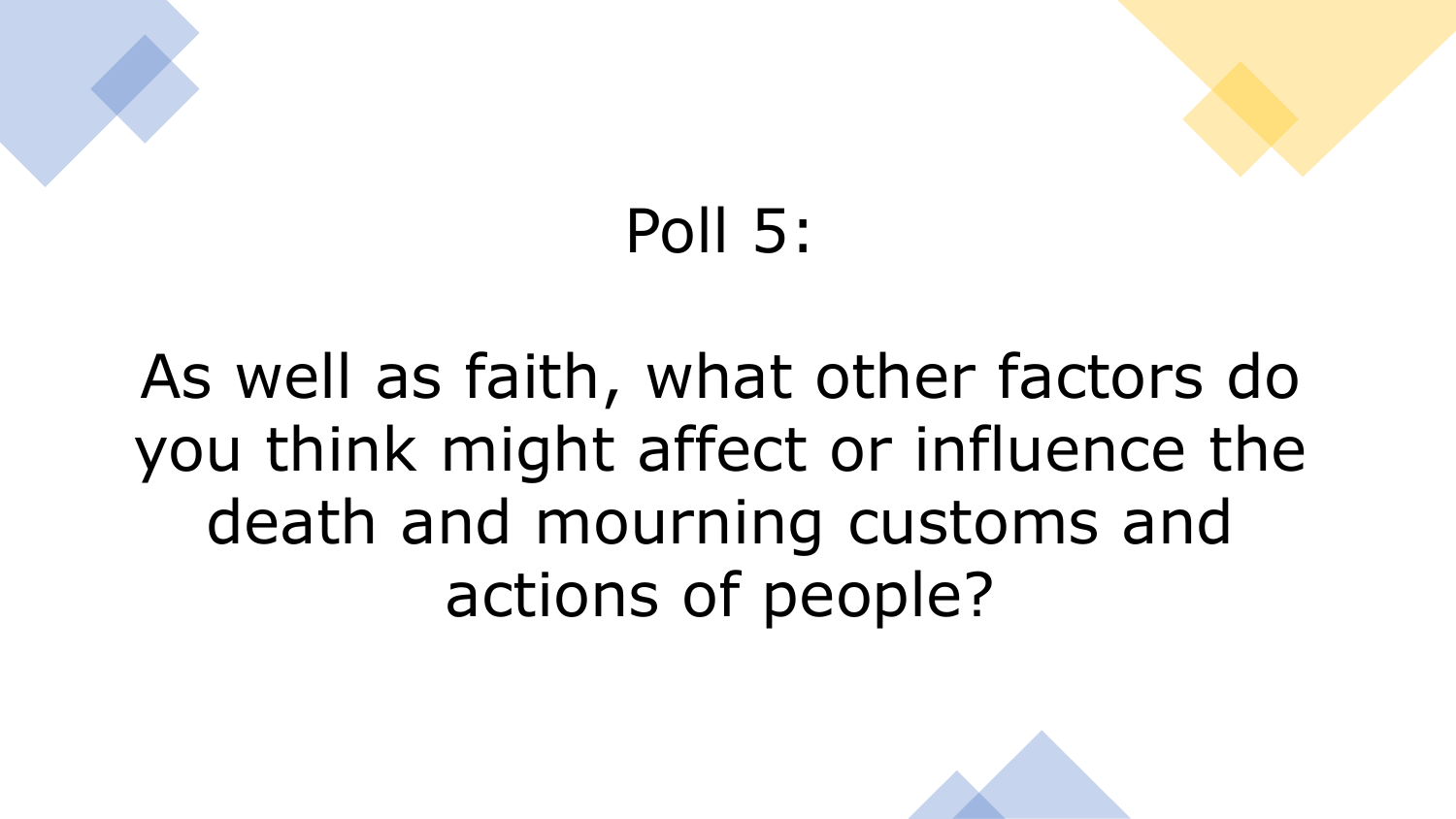Faith/Belief Place Family tradition Hidden info Hidden Identity Financial status Age **Sexuality** 

Cause of death Presumption Relatives Friends Faith leader Imposition Wishes Unknown Social status

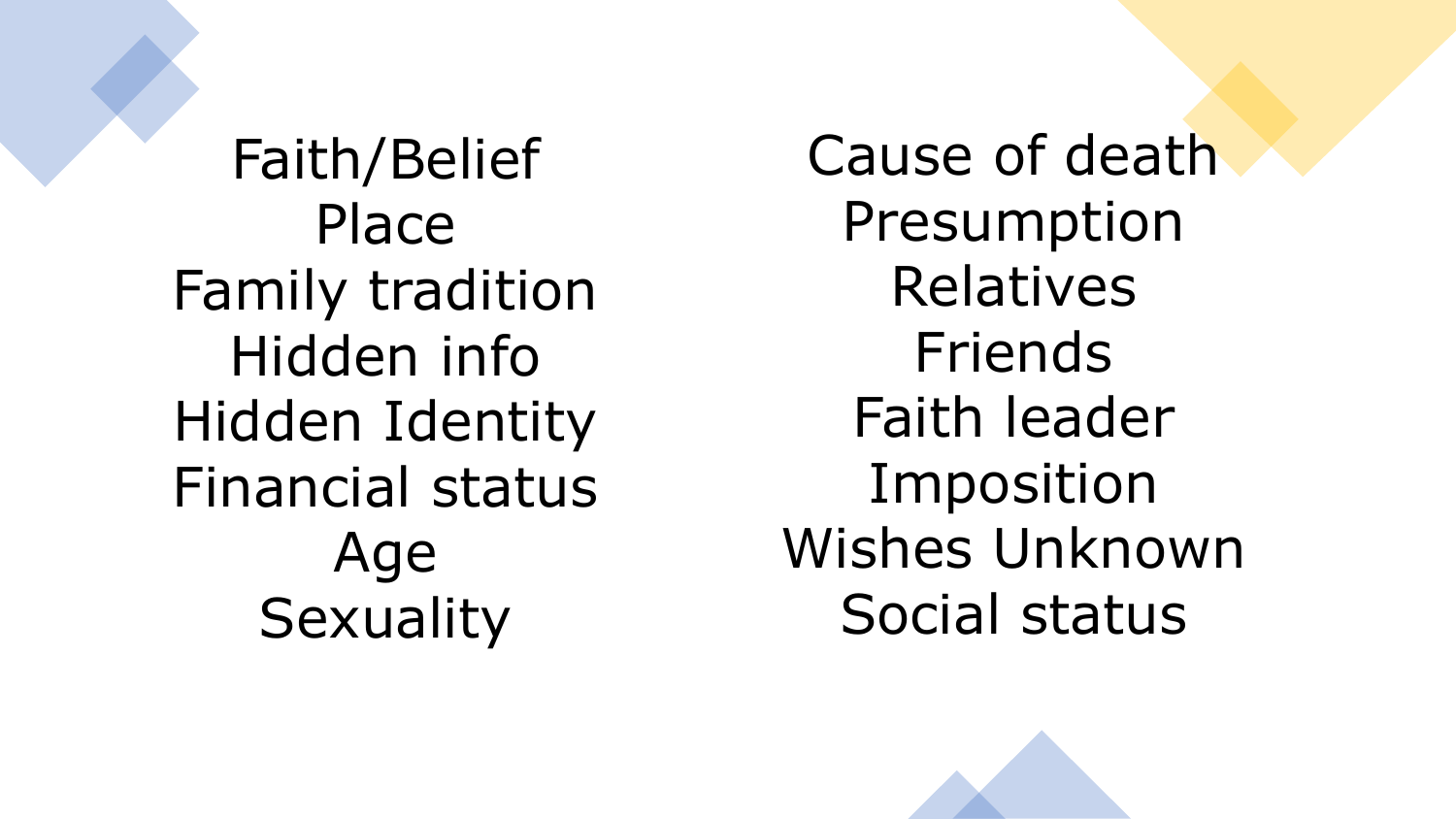#### So … how do you discover what people's spiritual needs and wishes are?

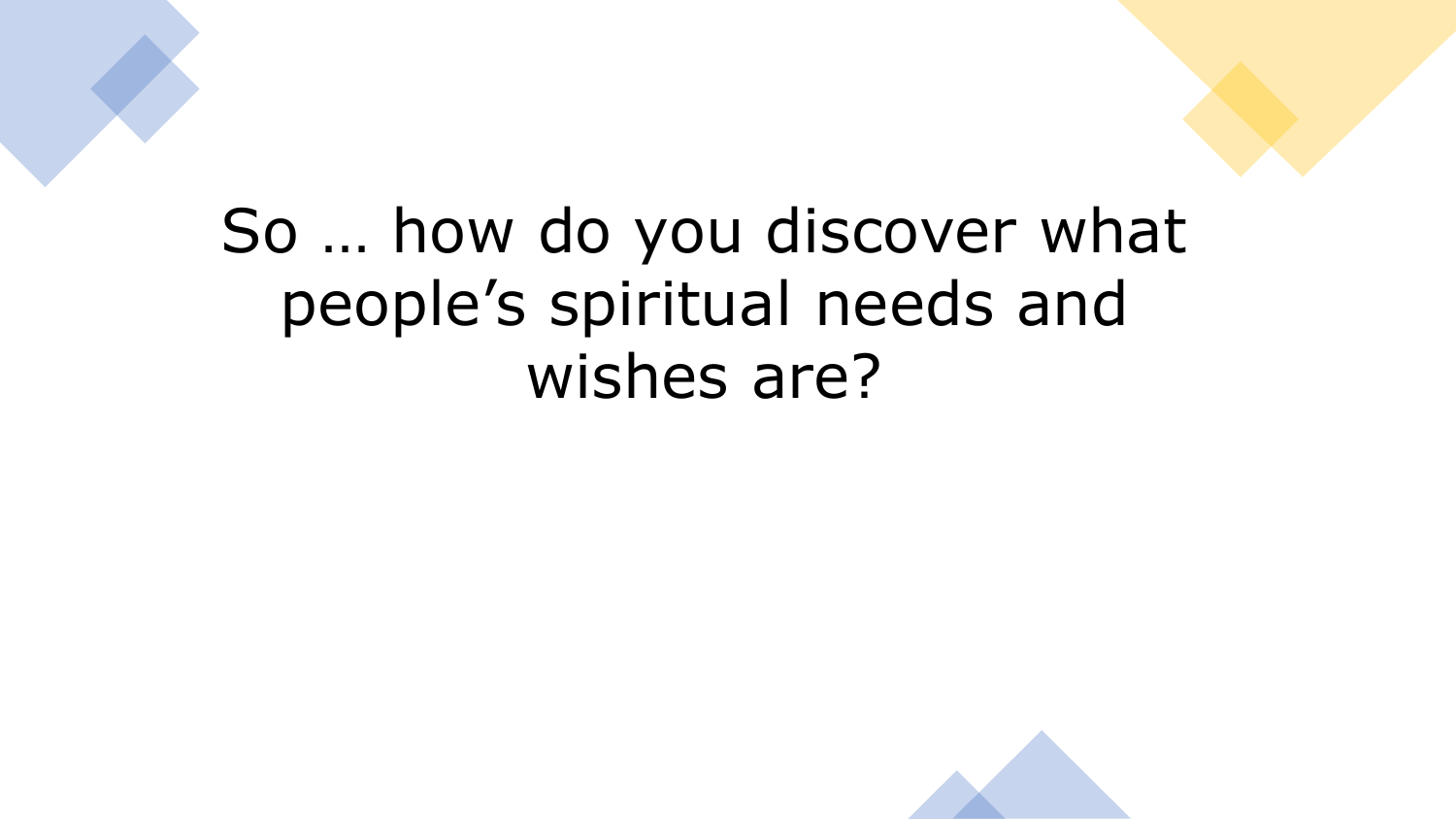# Ask:

What is important for you? What do you want to happen? What do you NOT want to happen? Does anything worry you? Is there a faith leader you would like to see?

# What will work best for you?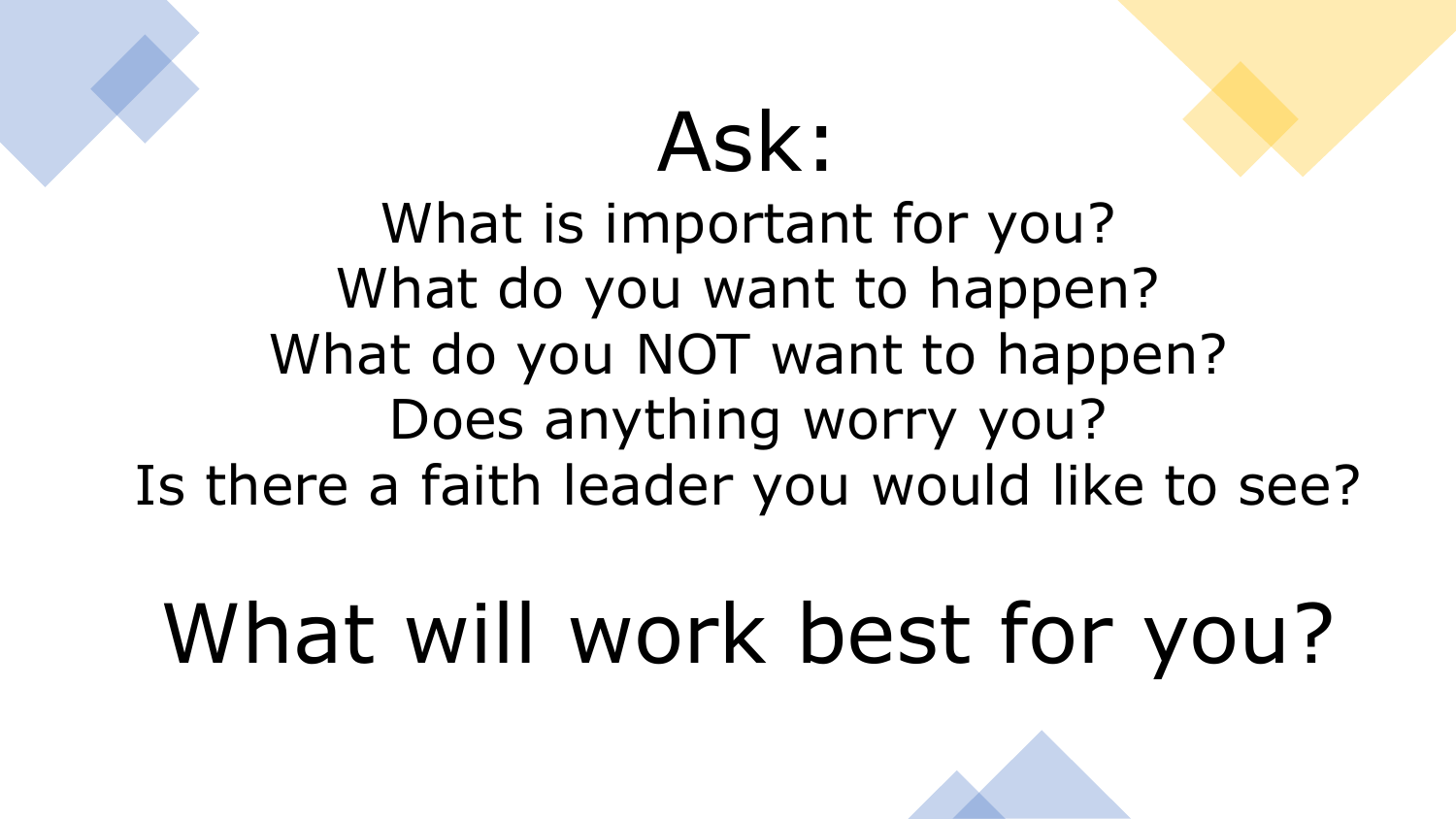

# Listen: Listen to their story

Do not presume

Do not impose

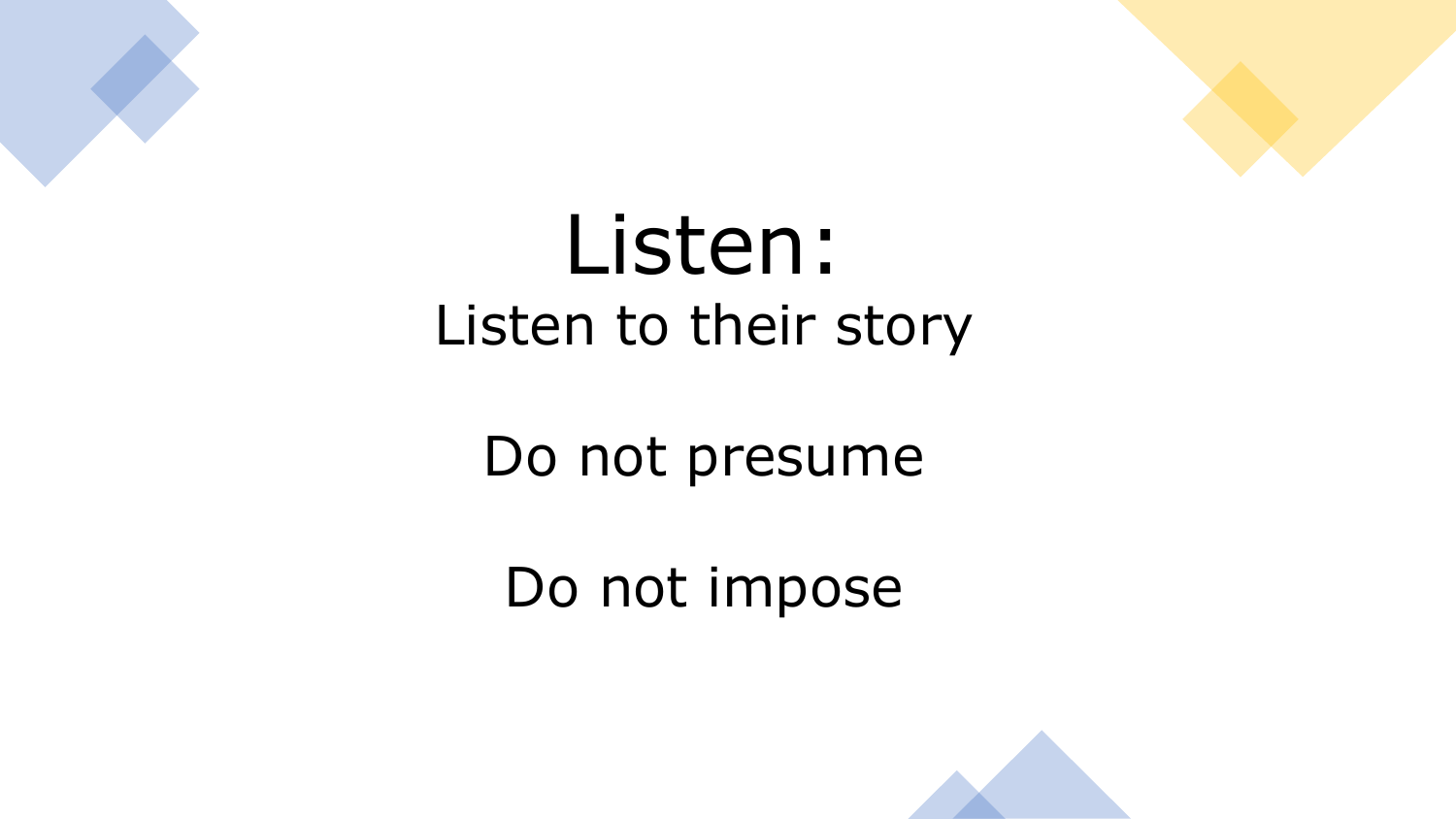Be curious: (VBRP® 3 Levels of Seeing Tools) NOTICE I notice …. you said …. you have a picture ….your rosary beads ….how important prayer is for you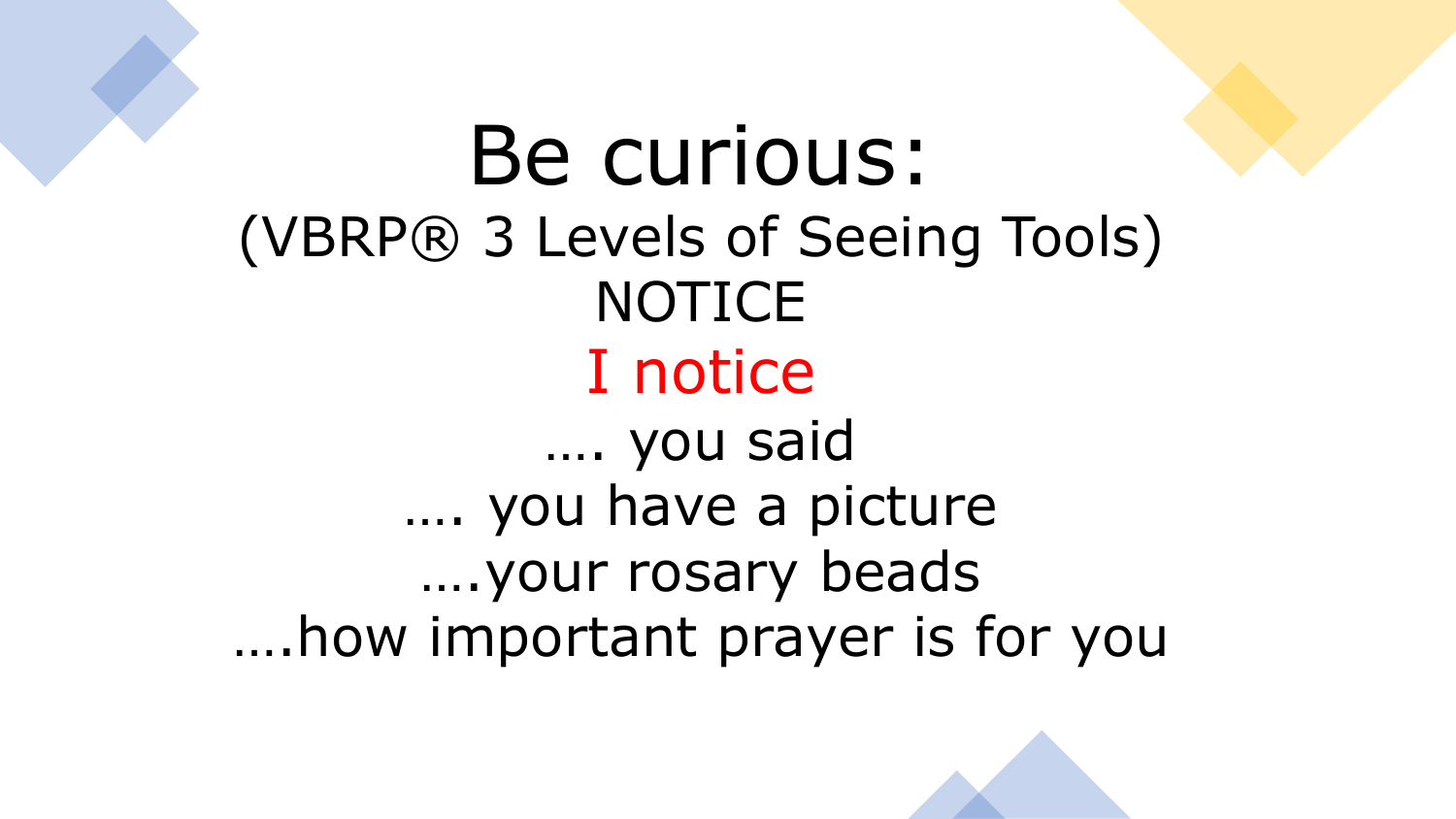#### Be curious: (VBRP® 3 Levels of Seeing Tools) WONDER I wonder

…. how worried you are about that …. how important that is for you ….if you would like to see a priest ….if it is quiet enough for you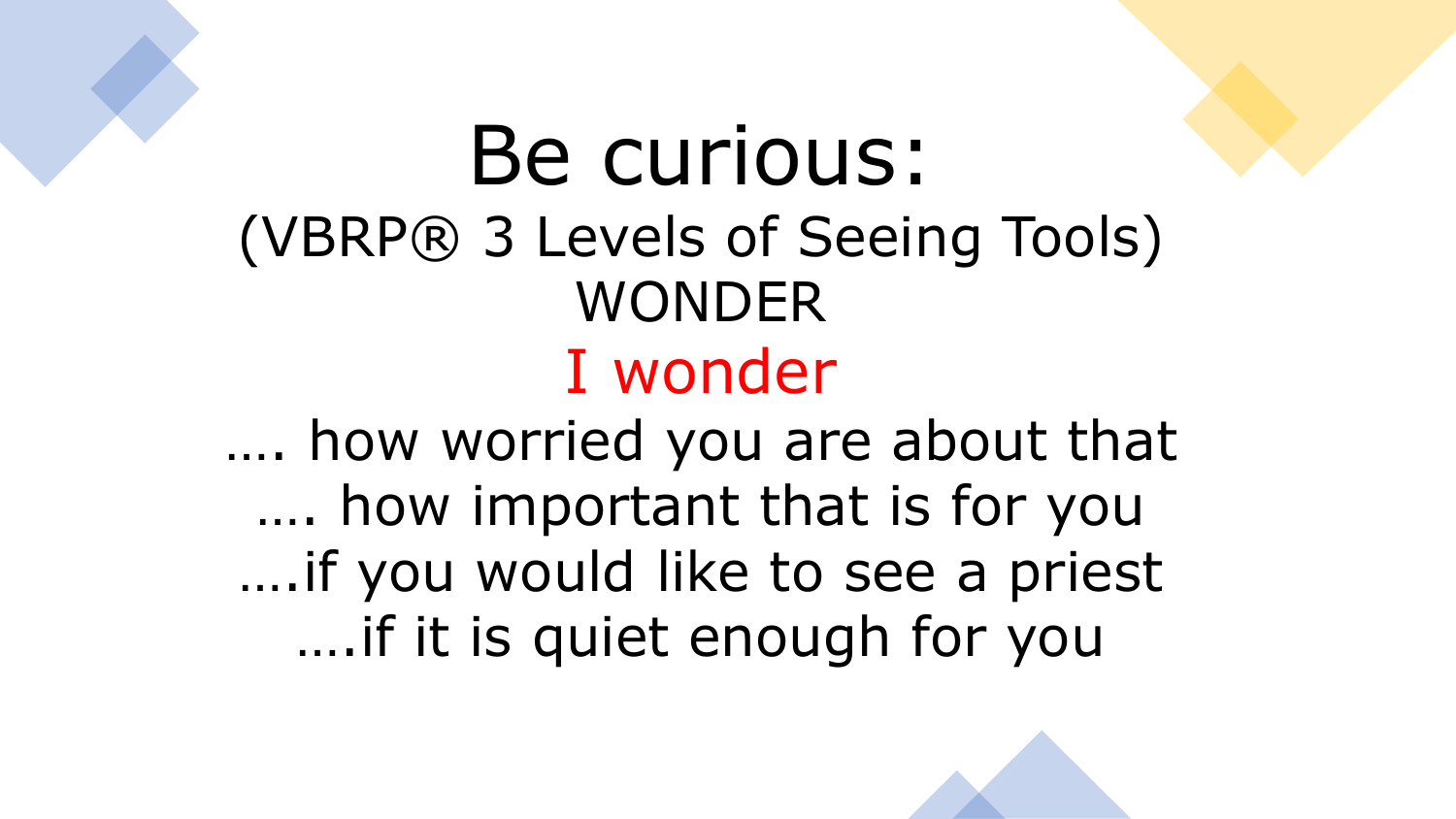#### Be curious: (VBRP® 3 Levels of Seeing Tools) REALISE I realise …. we can explain things better …. we can help you speak with your family ….how important your faith is

….we can close your blinds at prayer time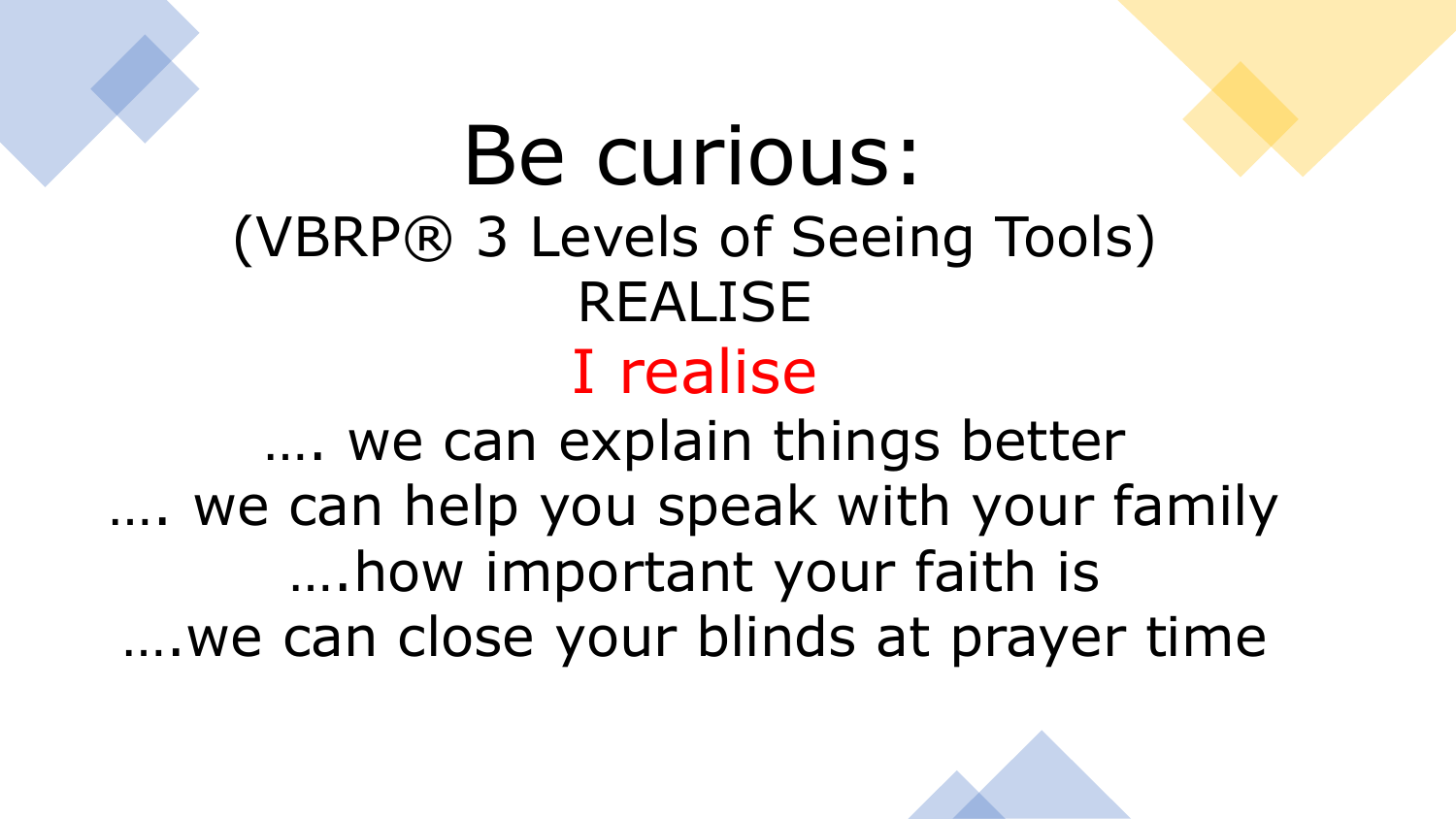# Use the Spiritual Care Team

- As a resource for you and your team
- As a specialist carer for the patient and family
- As a contact with the patient's own faith leader
- To set things up in advance
- As a source of information